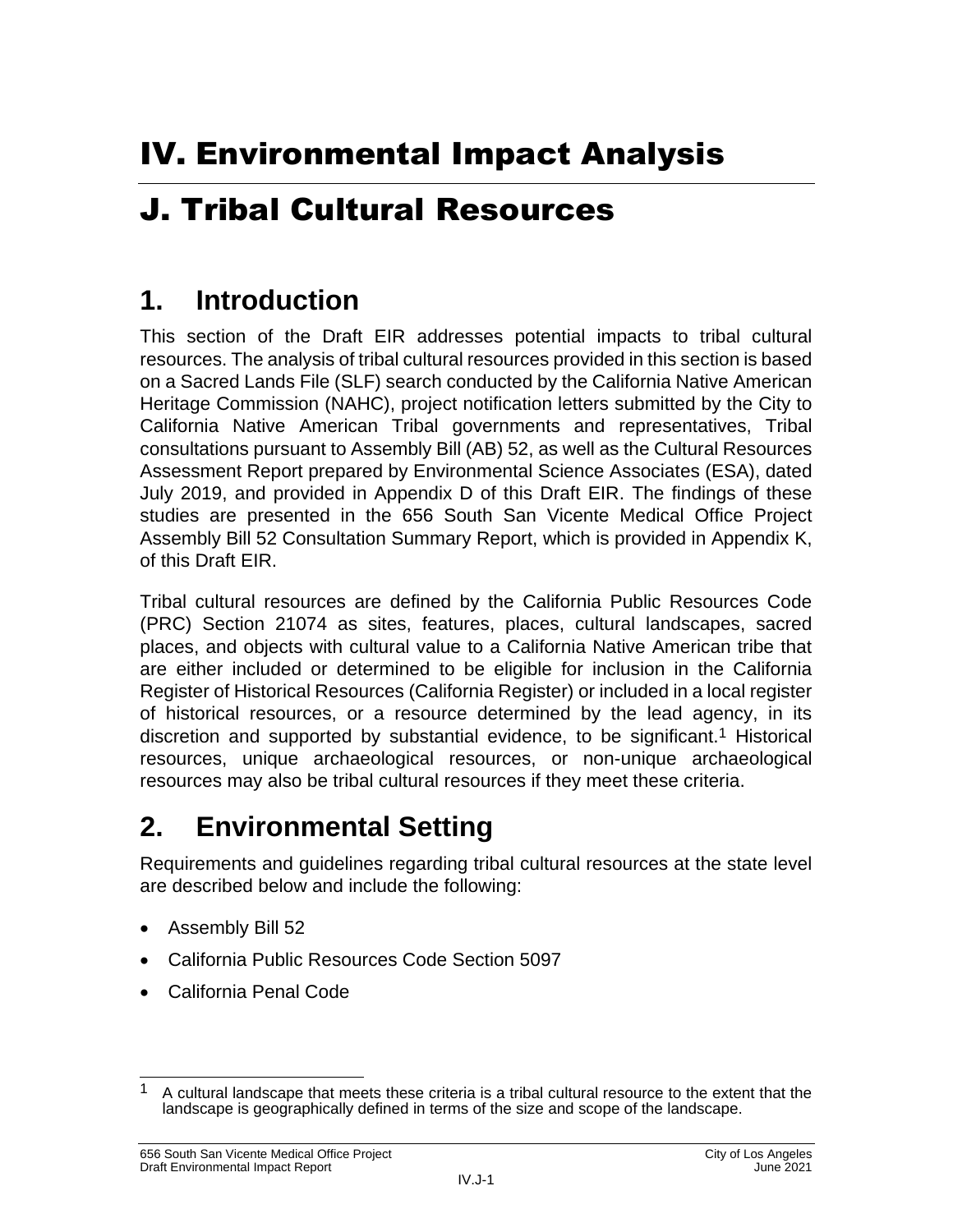### **a) Regulatory Framework**

### (1) State

#### *(a) Assembly Bill 52*

AB 52 was approved on September 25, 2014. AB 52 amended PRC Section 5097.94 and added PRC Sections 21073, 21074, 21080.3.1, 21080.3.2, 21082.3, 21083.09, 21084.2, and 21084.3. The primary intent of AB 52 is to involve California Native American Tribes early in the environmental review process and to establish a category of resources related to Native Americans known as tribal cultural resources, that require consideration under the California Environmental Quality Act (CEQA). PRC Sections 21074(a)(1) and 21074(a)(2) define tribal cultural resources as "sites, features, places, cultural landscapes, sacred places, and objects with cultural value to a California Native American Tribe" that are either included or determined to be eligible for inclusion in the California Register or included in a local register of historical resources, or a resource that is determined to be a tribal cultural resource by a lead agency, in its discretion and supported by substantial evidence. A tribal cultural resource is further defined by Section 21074(b) as a cultural landscape that meets the criteria of subdivision (a) to the extent that the landscape is geographically defined in terms of the size and scope of the landscape. PRC Section 20174(c) provides that a historical resource described in Section 21084.1, a unique archaeological resource as defined in subdivision (g) of Section 21083.2, or a "nonunique archaeological resource" as defined in subdivision (h) of Section 21083.2 may also be a tribal cultural resource if it conforms with the criteria of subdivision (a). PRC Section 21080.3.1 requires that, within 14 days of a lead agency determining that an application for a project is complete, or a decision by a public agency to undertake a project, the lead agency provide formal notification to the designated contact, or a tribal representative, of California Native American Tribes that are traditionally and culturally affiliated with the geographic area of concern. 2 Tribes interested in consultation must respond in writing within 30 days from receipt of the lead agency's formal notification and the lead agency must begin consultation within 30 days of receiving the tribe's request for consultation.3

PRC Section 21080.3.2(a) identifies the following as potential consultation discussion topics: the type of environmental review necessary; the significance of tribal cultural resources; the significance of the project's impacts on the tribal cultural resources; project alternatives or appropriate measures for preservation; and mitigation measures. Consultation is considered concluded when either (1) the parties agree to measures to mitigate or avoid a significant effect, if a significant

 $\overline{\phantom{a}}$ <sup>2</sup> Public Resources Code (PRC), Section 21080.3.1(b) and (c).

<sup>3</sup> PRC, Sections 21080.3.1(d) and 21080.3.1(e).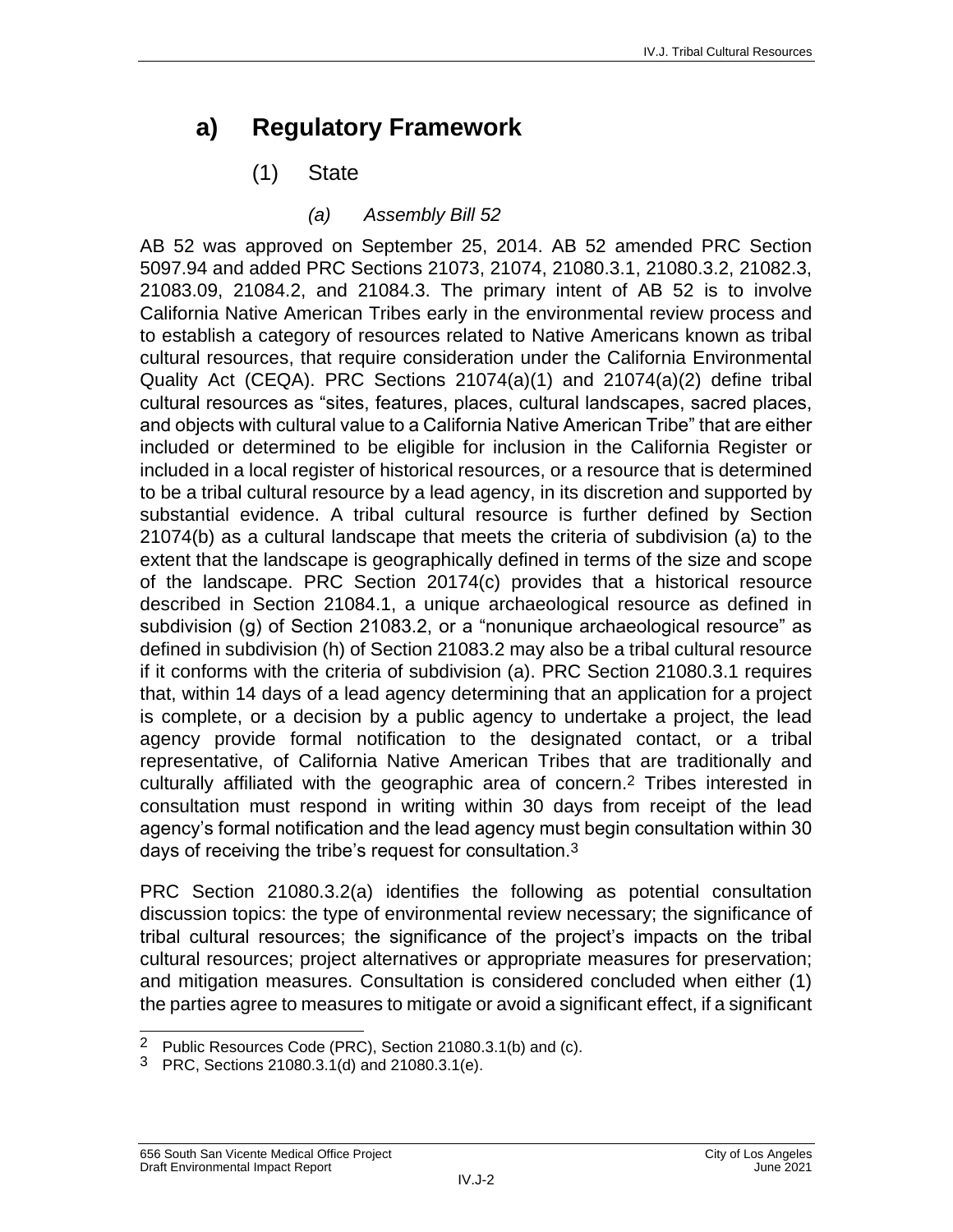effect exists, on a tribal cultural resource or (2) a party, acting in good faith and after reasonable effort, concludes that mutual agreement cannot be reached.4

In addition to other CEQA provisions, the lead agency may certify an EIR or adopt a MND for a project with a significant impact on an identified tribal cultural resource, only if a California Native American tribe has requested consultation pursuant to Section 21080.3.1 and has failed to provide comments to the lead agency, or requested a consultation but failed to engage in the consultation process, or the consultation process occurred and was concluded as described above, or if the California Native American tribe did not request consultation within 30 days.5

PRC Section 21082.3(c)(1) states that any information, including, but not limited to, the location, description, and use of the tribal cultural resources, that is submitted by a California Native American tribe during the environmental review process shall not be included in the environmental document or otherwise disclosed by the lead agency or any other public agency to the public without the prior consent of the tribe that provided the information. If the lead agency publishes any information submitted by a California Native American tribe during the consultation or environmental review process, that information shall be published in a confidential appendix to the environmental document unless the tribe that provided the information consents, in writing, to the disclosure of some or all of the information to the public.

Confidentiality does not, however, apply to data or information that are, or become publicly available, are already in lawful possession of the project applicant before the provision of the information by the California Native American tribe, are independently developed by the project applicant or the project applicant's agents, or are lawfully obtained by the project applicant from a third party that is not the lead agency, a California Native American tribe, or another public agency.6

#### *(b) California Public Resources Code Section 5097*

PRC Section 5097.98, as amended by Assembly Bill 2641, provides procedures in the event human remains of Native American origin are discovered during project implementation. PRC Section 5097.98 requires that no further disturbances occur in the immediate vicinity of the discovery, that the discovery is adequately protected according to generally accepted cultural and archaeological standards, and that further activities take into account the possibility of multiple burials. PRC Section 5097.98 further requires the Native American Heritage Commission (NAHC), upon notification by a County Coroner, designate and notify a Most Likely Descendant (MLD) regarding the discovery of Native American human remains. Once the MLD has been granted access to the site by the landowner and inspected

 $\overline{\phantom{a}}$ <sup>4</sup> PRC, Section 21080.3.2(b).

<sup>5</sup> PRC, Section 21082.3(d)(2) and (3).

<sup>6</sup> PRC, Section 21082.3(c)(2)(B).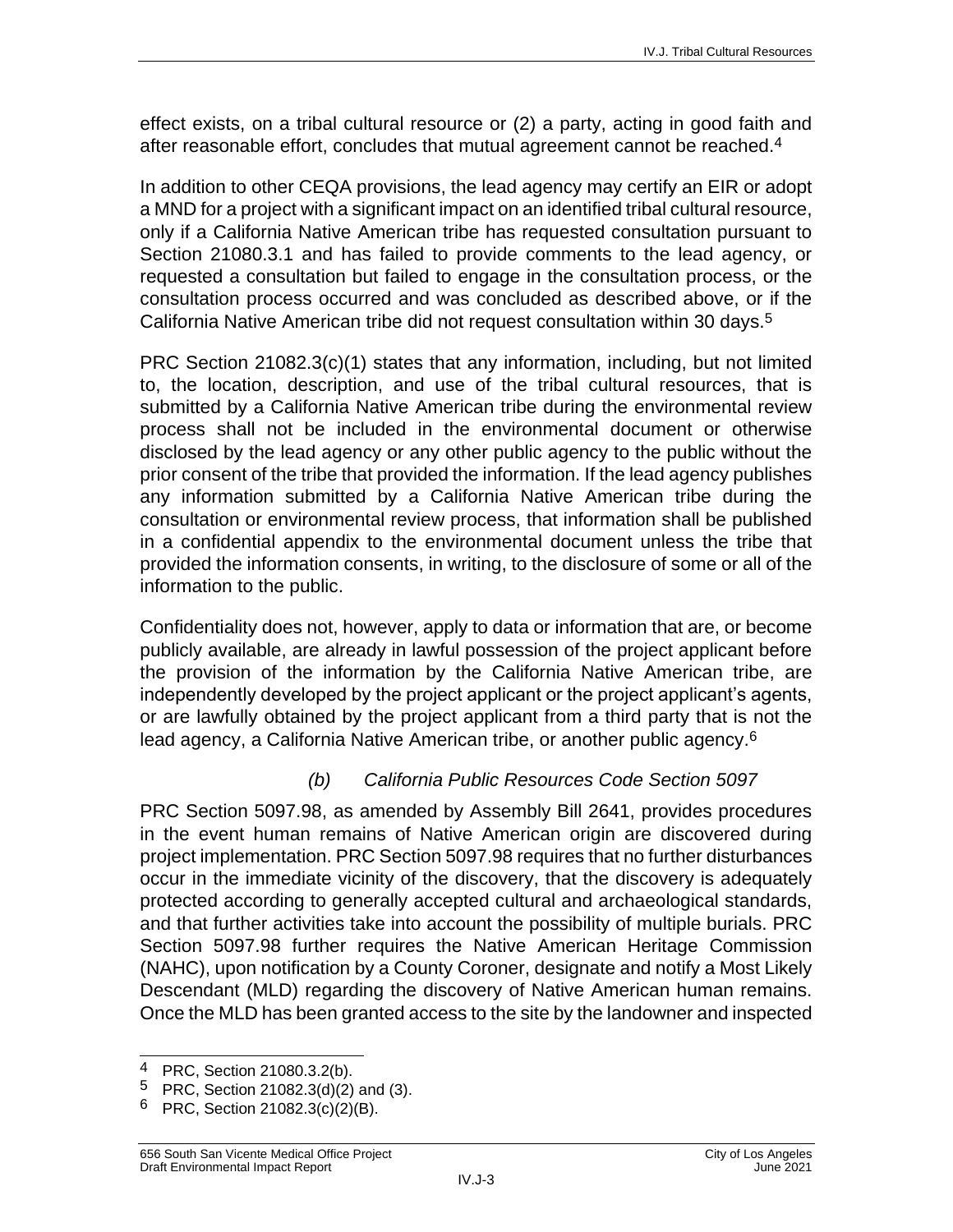the discovery, the MLD then has 48 hours to provide recommendations to the landowner for the treatment of the human remains and any associated grave goods. In the event that no descendant is identified, or the descendant fails to make a recommendation for disposition, or if the land owner rejects the recommendation of the descendant, the landowner may, with appropriate dignity, reinter the remains and burial items on the property in a location that will not be subject to further disturbance.

PRC Section 5097.99 prohibits acquisition or possession of Native American artifacts or human remains taken from a Native American grave or cairn after January 1, 1984, except in accordance with an agreement reached with the Native American Heritage Commission.

PRC Section 5097.5 provides protection for tribal resources on public lands, where Section 5097.5(a) states, in part, that:

*No person shall knowingly and willfully excavate upon, or remove, destroy, injure, or deface, any historic or prehistoric ruins, burial grounds, archaeological or vertebrate paleontological site, including fossilized footprints, inscriptions made by human agency, rock art, or any other archaeological, paleontological or historical feature, situated on public lands, except with the express permission of the public agency having jurisdiction over the lands.*

#### *(c) California Penal Code*

California Penal Code Section 622½ provides the following: "Every person, not the owner thereof, who willfully injures, disfigures, defaces, or destroys any object or thing of archeological or historical interest or value, whether situated on private lands or within any public park or place, is guilty of a misdemeanor."

California Penal Code Section 623 provides the following: "Except as otherwise provided in Section 599c, any person who, without the prior written permission of the owner of a cave, intentionally and knowingly does any of the following acts is guilty of a misdemeanor punishable by imprisonment in the county jail not exceeding one year, or by a fine not exceeding one thousand dollars (\$1,000), or by both such fine and imprisonment: (1) breaks, breaks off, cracks, carves upon, paints, writes or otherwise marks upon or in any manner destroys, mutilates, injures, defaces, mars, or harms any natural material found in any cave. (2) disturbs or alters any archaeological evidence of prior occupation in any cave. (3) kills, harms, or removes any animal or plant life found in any cave. (4) burns any material which produces any smoke or gas which is harmful to any plant or animal found in any cave. (5) removes any material found in any cave. (6) breaks, forces, tampers with, removes or otherwise disturbs any lock, gate, door, or any other structure or obstruction designed to prevent entrance to any cave, whether or not entrance is gained.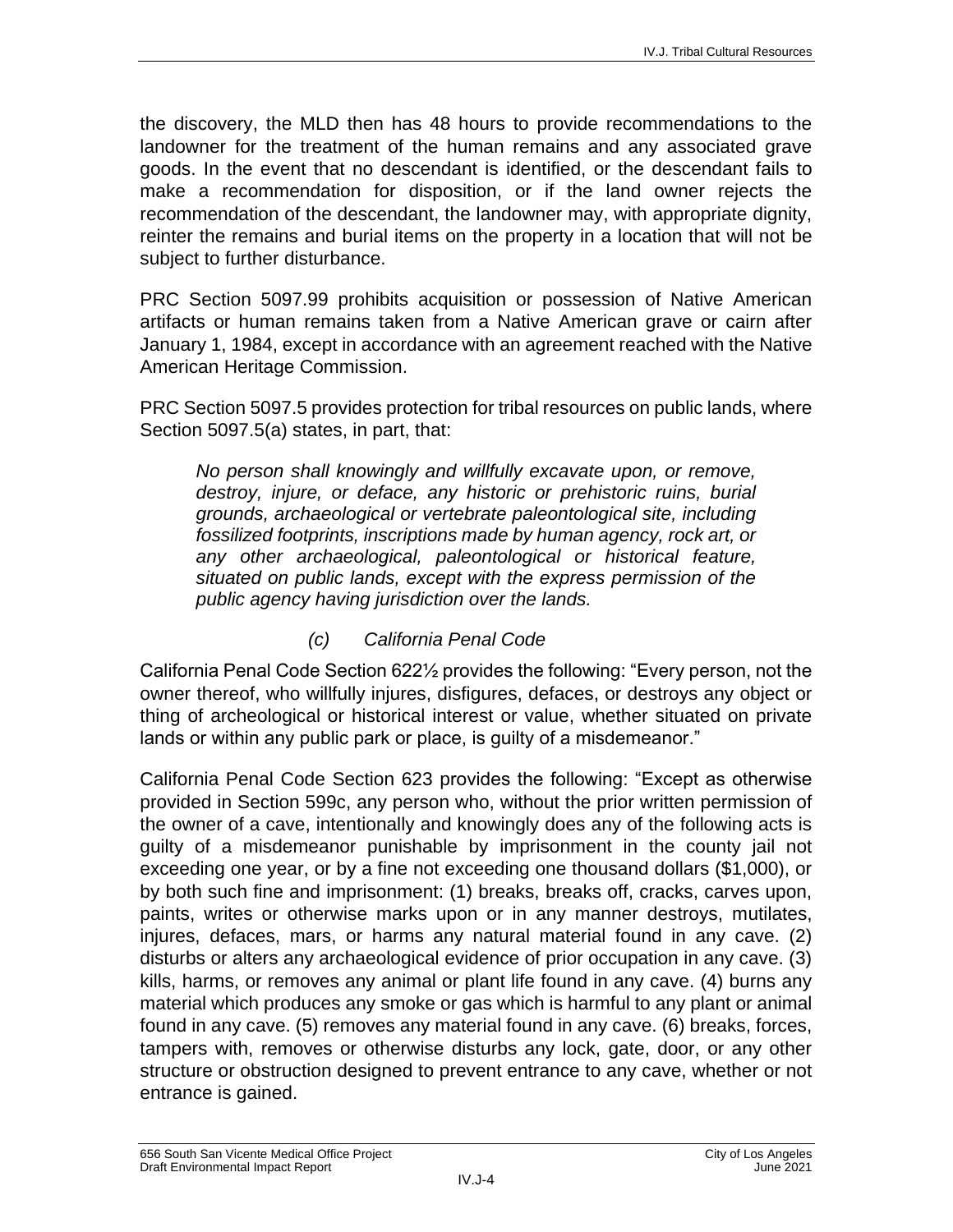# **b) Existing Conditions**

### (1) Ethnographic Setting

The Project Site is located in a region traditionally occupied by the Takic-speaking Gabrielino Indians. The term "Gabrielino"7 is a general term used by the Spanish to refer to Native Americans who were administered at the Mission San Gabriel Arcángel. Prior to European colonization, the Gabrielino occupied a diverse area that included the watersheds of the Los Angeles, San Gabriel, and Santa Ana rivers; the Los Angeles basin; and the islands of San Clemente, San Nicolas, and Santa Catalina.<sup>8</sup> Their neighbors included the Chumash to the north, the Juañeno to the south, and the Serrano and Cahuilla to the east. The Gabrielino are reported to have been second only to the Chumash in terms of population size and regional influence.9 The Gabrielino language is part of the Takic branch of the Uto-Aztecan language family.

The Gabrielino were hunter-gatherers, who lived in permanent communities located near the presence of a stable food supply. Community populations generally ranged from 50 to 100 inhabitants, although larger settlements may have existed. The Gabrielino are estimated to have had a population numbering around 5,000 in the pre-colonization period.10 Villages are reported to have been the most abundant in the San Fernando Valley, the Glendale Narrows area north of downtown, and around the Los Angeles River's coastal outlets.11 The nearest villages to the Project Site were *Kuruvungna* and *Yangna* located approximately five miles southwest and seven miles east of the Project Site, respectively.12

The Project Site is also located approximately 0.25 miles west of the La Brea Tar Pits, a prized resource visited by the Gabrielino prior to and after colonization for the purpose of extracting tar for making weapons, vessels and jewelry, and

 $\overline{a}$ 7 The term first appears, spelled Gabrieleños, in an 1876 report by Oscar Loew. Two indigenous terms are commonly used by tribal groups refer to themselves and are preferred by descendant groups: Tongva and Kizh. The term Tongva was recorded by ethnographer C. Hart Merriam in 1903. The term Kizh was first published by ethnologist Horatio Hale in 1846. Since there are two terms that are used by different groups to refer to themselves, the term Gabrielino is used in this section to encompass both Tongva and Kizh groups. In the modern era, individual tribal entities have adopted various spellings of the word "Gabrielino."

<sup>8</sup> Kroeber, A. L., Handbook of the Indians of California, Bureau of American Ethnology, Bulletin 78, Smithsonian Institution, Washington, D. C., 1925, page 620.

 $9$  Bean, Lowell J., and Charles R. Smith, Gabrielino, in California, edited by R.F. Heizer, pages 538-549 Handbook of North American Indians, Vol. 8, W. C. Sturtevant, general editor, Smithsonian Institution, Washington, D.C., 1978, page 538.

<sup>10</sup> Kroeber, A. L., Handbook of the Indians of California, Bureau of American Ethnology, Bulletin 78, Smithsonian Institution, Washington, D. C., 1925, page 620.

<sup>11</sup> Gumprecht, Blake, The Los Angeles River: Its Life, Death, and Possible Rebirth, 2001.

<sup>&</sup>lt;sup>12</sup> McCawley, William, The First Angelinos: The Gabrielino Indians of Los Angeles, Malki Museum Press, Banning, California, 1996, page 55.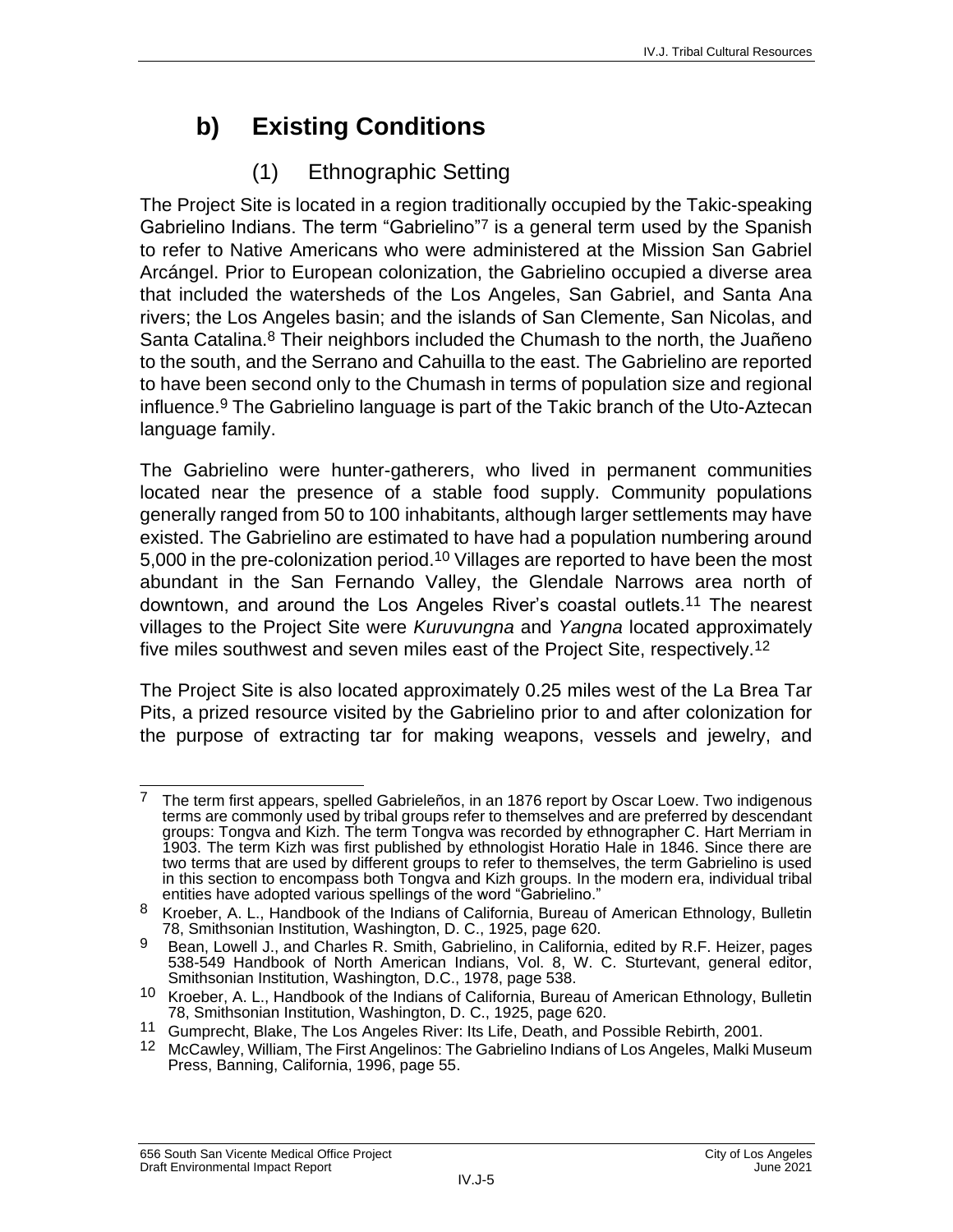waterproofing for canoes and roofing.<sup>13</sup> The alignment of present-day Wilshire Boulevard, which is located immediately south of the Project Site, was constructed on a trail established by the Gabrielino which connected the village of *Yangna* to the tar pits.<sup>14</sup>

### (2) Archival Research Summary

As noted in the Cultural Resources Assessment Report, provided in Appendix D of this Draft EIR, archival research was conducted for the Project, which included a records search at the California Historical Resources Information System (CHRIS) South Central Coastal Information Center (SCCIC).

The records search results indicate that seven cultural resources studies have been conducted and are presently on-file with the SCCIC within a 0.5-mile radius of the Project Site. Approximately 25 percent of the 0.5-mile records search radius and the entirety of the Project Site has been included in previous cultural resources survey. In addition, the records search results indicate that no archaeological resources have been recorded within the Project Site or a 0.5-mile radius. However, 11 historic architectural resources have been previously recorded within the 0.5-mile records search study area, none of which are within the Project Site. Further details of these resources can be found in the Cultural Resources Assessment Report, provided in Appendix D of this Draft EIR.

#### (3) Identification of Tribal Cultural Resources

#### *(a) Sacred Lands File Search*

The California NAHC maintains a confidential SLF, which contains sites of traditional, cultural, or religious value to the Native American community. The NAHC was contacted on June 21, 2017, to request a search of the SLF. The NAHC responded to the request in a letter dated June 22, 2017. The results of the SLF search conducted by the NAHC indicate that Native American cultural resources are not known to be located within the Project Site. 15

#### *(b) Assembly Bill 52 Tribal Consultation*

In compliance with the requirements of AB 52, the City of Los Angeles Department of City Planning provided formal notification of the Project via FedEx and certified mail to the following Native American groups that are listed on the City's AB 52 contact list. The notification was provided on February 6, 2020, with a 30-day response period ending on March 9, 2020.

 $\overline{\phantom{a}}$ <sup>13</sup> Selden, Paul A. and John R. Nudds, Evolution of fossil ecosystems, Manson, London, 2004.

<sup>&</sup>lt;sup>14</sup> Roderick, Kevin and J. Eric Lynxwiler, Wilshire Boulevard: Grand Concourse of Los Angeles, Santa Monica: Angel City Press, 2005.

<sup>15</sup> ESA, 656 San Vicente, City of Los Angeles California, Cultural Resources Assessment Report, July 2019, Appendix C. Provided in Appendix D of this Draft EIR.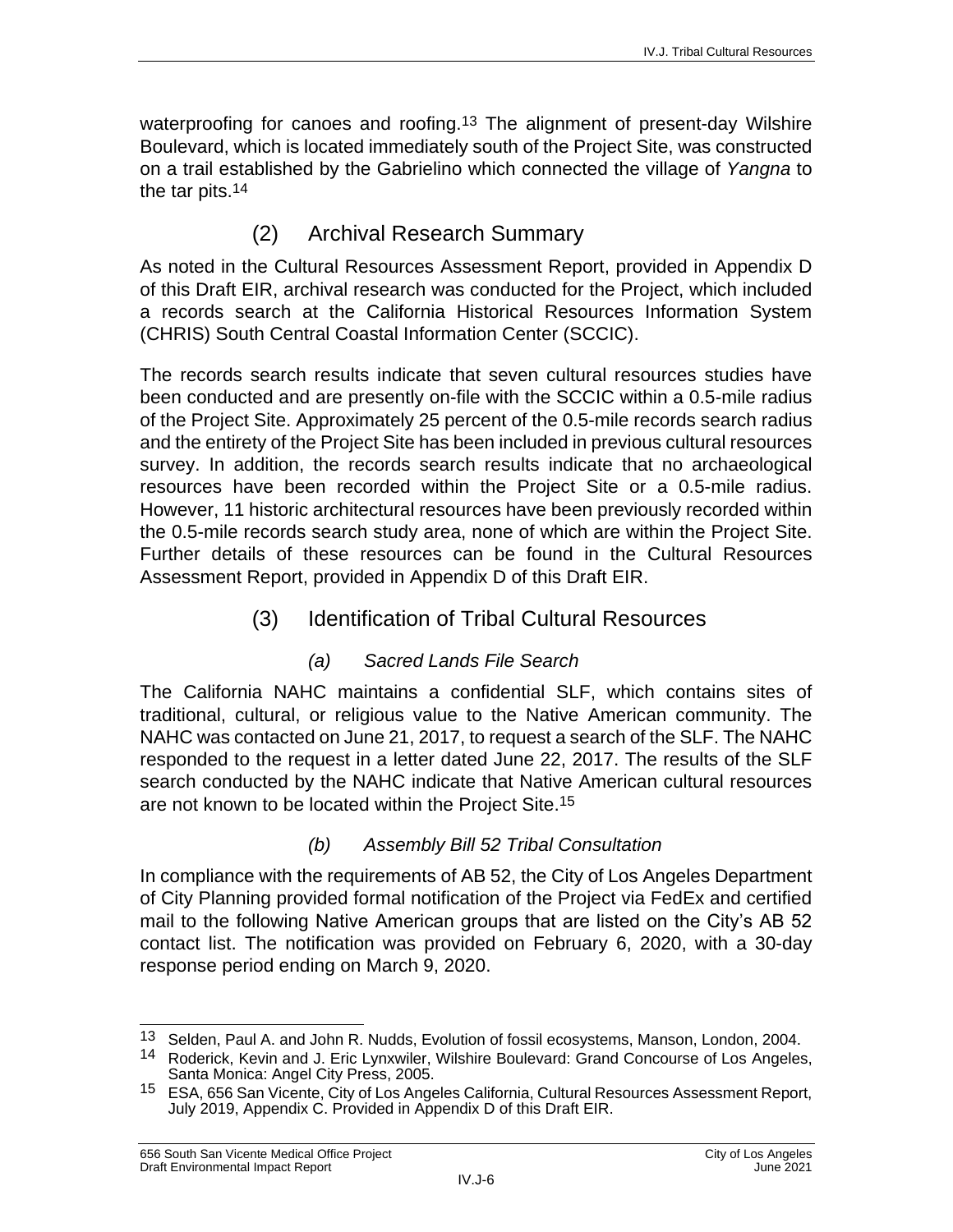- Torres-Martinez Desert Cahuilla Indians
- Soboba Band of Luiseno Indians
- San Fernando Band of Mission Indians
- Gabrielino-Tongva Tribe
- Gabrielino/Tongva San Gabriel Band of Mission Indians
- Gabrielino/Tongva Nation
- Gabrielino Tongva Indians of California Tribal Council
- Gabrieliño Band of Mission Indians Kizh Nation
- Fernandeño Tataviam Band of Mission Indians

The letters included a description of the Project, the Project location, and a notification of the type of consultation being initiated. The City received a formal consultation request from one of the 10 Native American groups: Gabrieleño Band of Mission Indians - Kizh Nation (Kizh Nation). To date, the other Native American groups contacted by the City have not responded.

On February 10, 2020, an email was received by the City from "Admin Specialist" for the Kizh Nation, requesting AB 52 consultation. Included in the email was a formal letter response from Tribal Chairman Andrew Salas and an attachment of the Bean and Smith 1978 map. On March 19, 2020, representatives from the City and the Kizh Nation consulted via telephone conference. During the call, the Kizh Nation provided their knowledge of the Project Site and their concerns about the Project, including but not limited to the Project Site's proximity to villages, waterways, and trade routes. The Kizh Nation provided the City, via e-mail on March 19, 2020 and in a follow up e-mail on March 21, 2020, with several maps, from 1881, 1898, 1920, and 1938, that illustrate the location of the Project Site in relation to various points on the map, including villages, waterways, and trade routes. The Kizh Nation also provided excerpts from various texts including *The Ancient America: American Indians at Rancho La Brea, and The California Ranchos* as well as the AB 52 and Tribal Cultural Resources in CEQA Technical Advisory. The City responded with a follow up email on March 25, 2020 providing the Kizh Nation a summary of the consultation that occurred on March 19, 2020 and providing the Kizh Nation a copy of the Project's Geology and Soils Report, Phase I Environmental Site Assessment (ESA), and Utility Report, as requested by the Kizh Nation. The Kizh Nation responded to the e-mail from March 25, 2020 and stated that, based on the Utility Report, which indicates the need for new sewage lines to be connected to the main line, this would cause ground disturbance beyond three feet that may be grounds for possibly including mitigation measures to protect tribal cultural resources, and provided their recommended mitigation measures.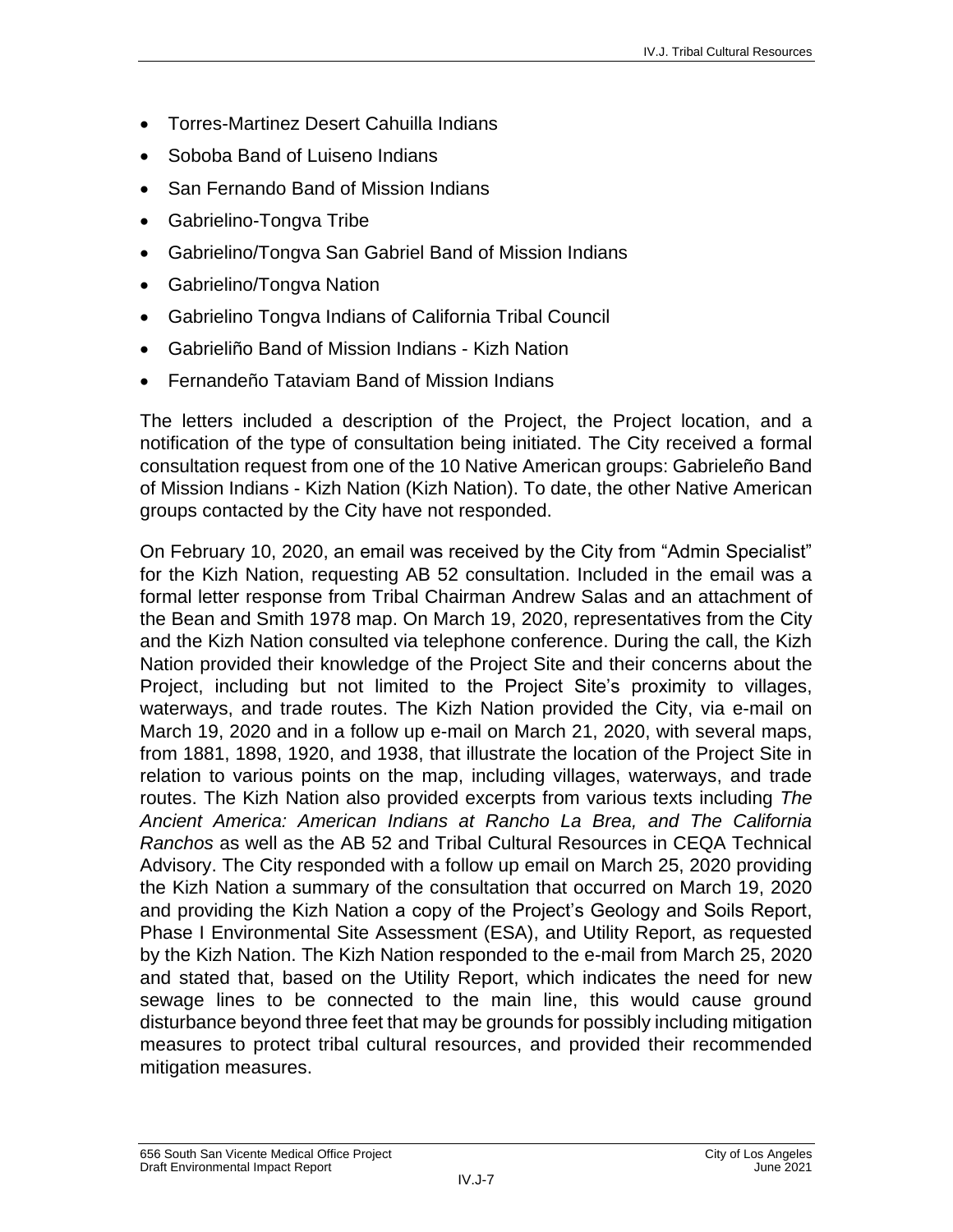To date, no further correspondence, beyond what is described above, has been received by the City from the Kizh Nation. A record or letters, mailing, and correspondence is included as Appendix K of this Draft EIR. The City issued a letter closing consultation coinciding with the publication of this Draft EIR.

# **3. Project Impacts**

# **a) Thresholds of Significance**

In accordance with the Appendix G of the CEQA Guidelines, a project would have a significant impact related to tribal cultural resources if it would:

- *Threshold (a): Cause a substantial adverse change in the significance of a tribal cultural resource, defined in Public Resources Code section 21074 as either a site, feature, place, cultural landscape that is geographically defined in terms of the size and scope of the landscape, sacred place, or object with cultural value to a California Native American tribe, and that is:*
	- *i) Listed or eligible for listing in the California Register of Historical Resources, or in a local register of historical resources as defined in Public Resources Code section 5020.1 (k), or*
	- *ii) A resource determined by the lead agency, in its discretion and supported by substantial evidence, to be significant pursuant to criteria set forth in subdivision (c) of Public Resources Code Section 5024.1. In applying the criteria set forth in subdivision (c) of Public Resources Code Section 5024.1, the lead agency shall consider the significance of the resource to a California Native American tribe.*

# **b) Methodology**

Under CEQA, the evaluation of impacts to tribal cultural resources consists of twoparts: (1) identification of tribal cultural resources within the project site or immediate vicinity through AB 52 consultation, as well as a review of pertinent academic and ethnographic literature for information pertaining to past Native American use of the project area, SLF search, and SCCIC records review; and (2) a determination of whether the project may result in a "substantial adverse change" in the significance of the identified resources.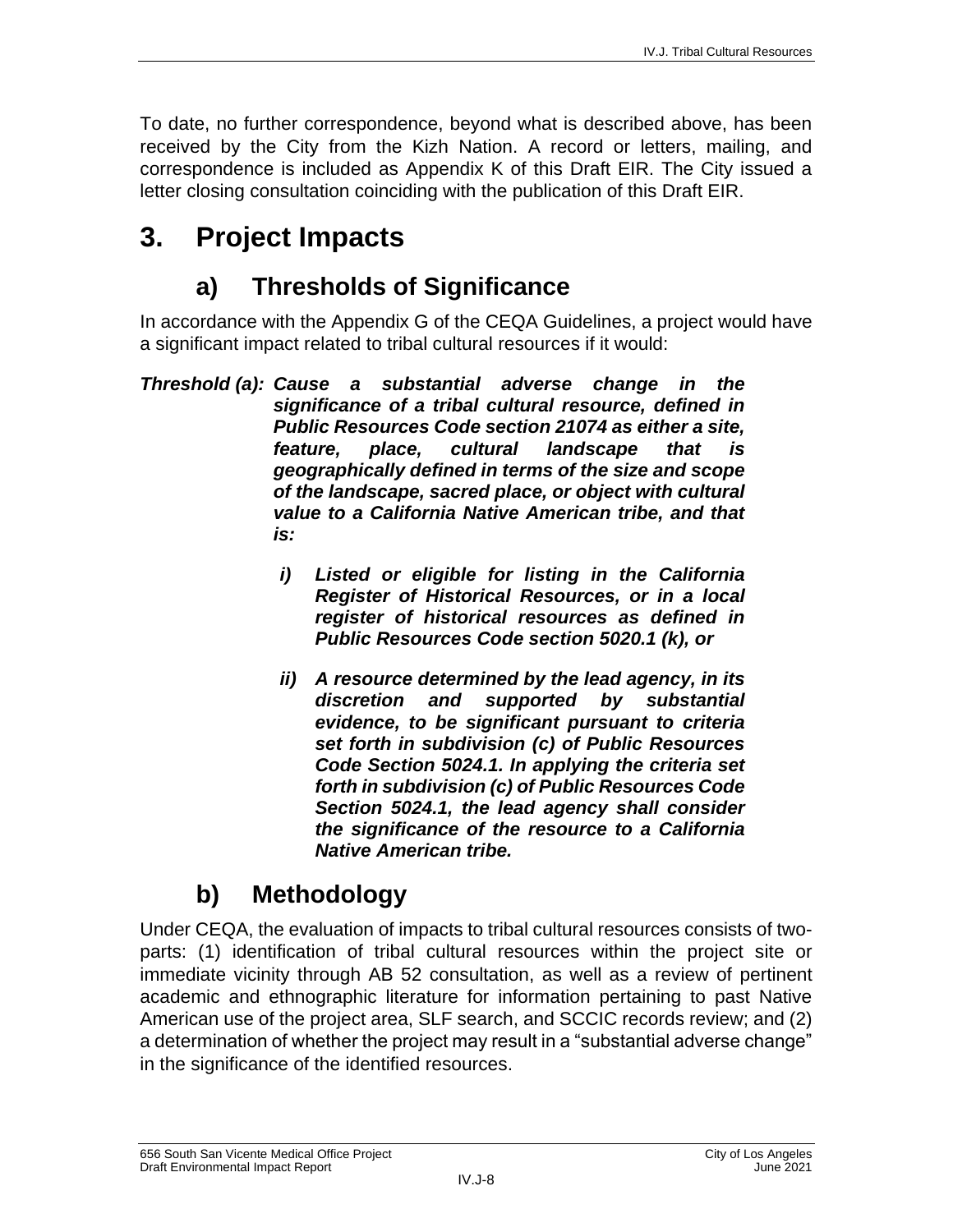## **c) Project Design Features**

No specific project design features are proposed with regard to tribal cultural resources.

## **d) Analysis of Project Impacts**

- *Threshold (a): Would the Project cause a substantial adverse change in the significance of a tribal cultural resource, defined in Public Resources Code section 21074 as either a site, feature, place, cultural landscape that is geographically defined in terms of the size and scope of the landscape, sacred place, or object with cultural value to a California Native American tribe, and that is:*
	- *i) Listed or eligible for listing in the California Register of Historical Resources, or in a local register of historical resources as defined in Public Resources Code section 5020.1 (k)?*
	- *ii) A resource determined by the lead agency, in its discretion and supported by substantial evidence, to be significant pursuant to criteria set forth in subdivision (c) of Public Resources Code Section 5024.1. In applying the criteria set forth in Section 5024.1, the lead agency shall consider the significance of the resource to a California Native American tribe?*
	- (1) Impact Analysis

As previously discussed, the SCCIC records search results indicate that no archaeological resources have been recorded within the Project Site or within a 0.5-mile radius of the Project Site. In addition, the results of the SLF search conducted by the NAHC indicate that Native American cultural resources are not known to be located within the Project Site. 16

During the consultation process with the Kizh Nation, Tribal Chairman Andrew Salas provided detailed information pertaining to the Tribe's traditional use of the area. This information includes a number of publically available or accessible historic maps dating to 1881, 1898, 1920, and 1938. The maps depict the Project Site in relation to villages, ranchos, railroad lines, and waterways. The Kizh Nation stated that these were places where their ancestors lived, traveled, traded, and

 $16$ 16 ESA, 656 San Vicente, City of Los Angeles California, Cultural Resources Assessment Report, July 2019, Appendix C. Provided in Appendix D of this Draft EIR.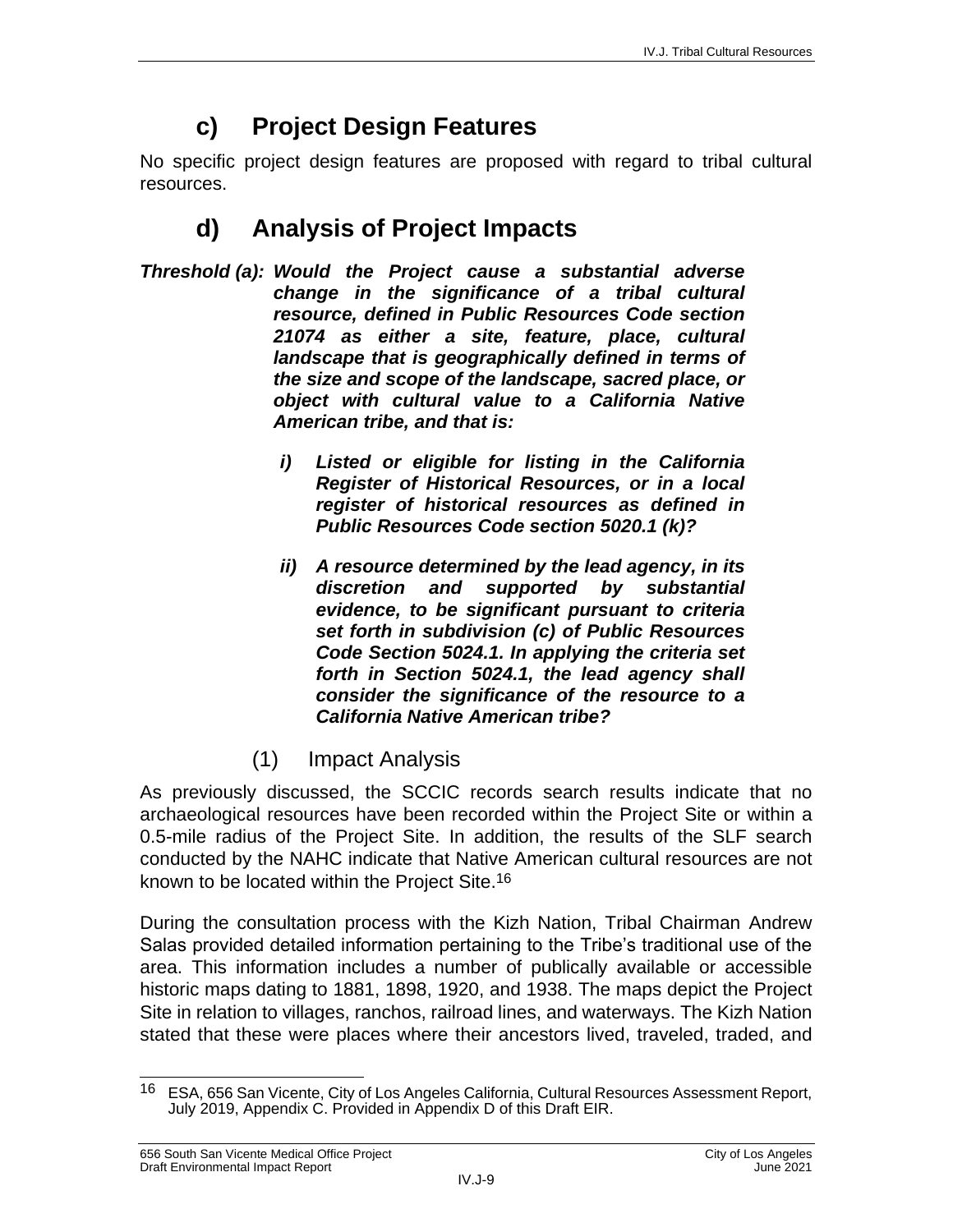used for natural resources. The Kizh Nation indicated that since the Project Site is located within and around sacred villages, water courses, and trade routes that were used by their ancestors for thousands of years, there is a high potential to impact tribal cultural resources that could be present within the soil. While the Kizh Nation indicated that the Project Site was in proximity to villages, waterways, and trade routes, no substantial evidence indicating that the Project Site contains identified tribal cultural resources was provided. Likewise, no identified tribal cultural resources have been identified as a result of the research conducted for this Project (see the Cultural Resources Assessment Report in Appendix D). Therefore, the Project would not cause a substantial adverse change in the significance of a tribal cultural resource, as defined in PRC Section 21074.

While no tribal cultural resources are anticipated to be affected by the Project, the City has established a standard Condition of Approval under its police power and land use authority to address any inadvertent discovery of a tribal cultural resource. In the unlikely event that tribal cultural resources are inadvertently encountered during Project construction, the Project Applicant would be required to comply with the City's standard Condition of Approval for the treatment of inadvertent tribal cultural resource discoveries. This City's standard Condition requires the immediate halt of construction activities in the vicinity of the discovery, coordination with appropriate Native American tribes and the City, and development and implementation of appropriate actions for treating the discovery.

As such, the Project would not cause a substantial adverse change in the significance of a tribal cultural resource, as defined in PRC Section 21074. Therefore, impacts to unknown tribal cultural resources would be less than significant.

### (2) Mitigation Measures

Impacts regarding tribal cultural resources would be less than significant. Therefore, no mitigation measures are required.

### (3) Level of Significance After Mitigation

Impacts regarding tribal cultural resources were determined to be less than significant without mitigation. Therefore, no mitigation measures were required or included, and the impact level remains less than significant.

## **e) Cumulative Impacts**

### (1) Impact Analysis

As demonstrated above, the Project would have a less-than-significant impact on tribal cultural resources. Specifically, there are no tribal cultural resources listed or determined eligible for listing, on the national, State, or local register of historical resources, and the Lead Agency determined that no resources were identified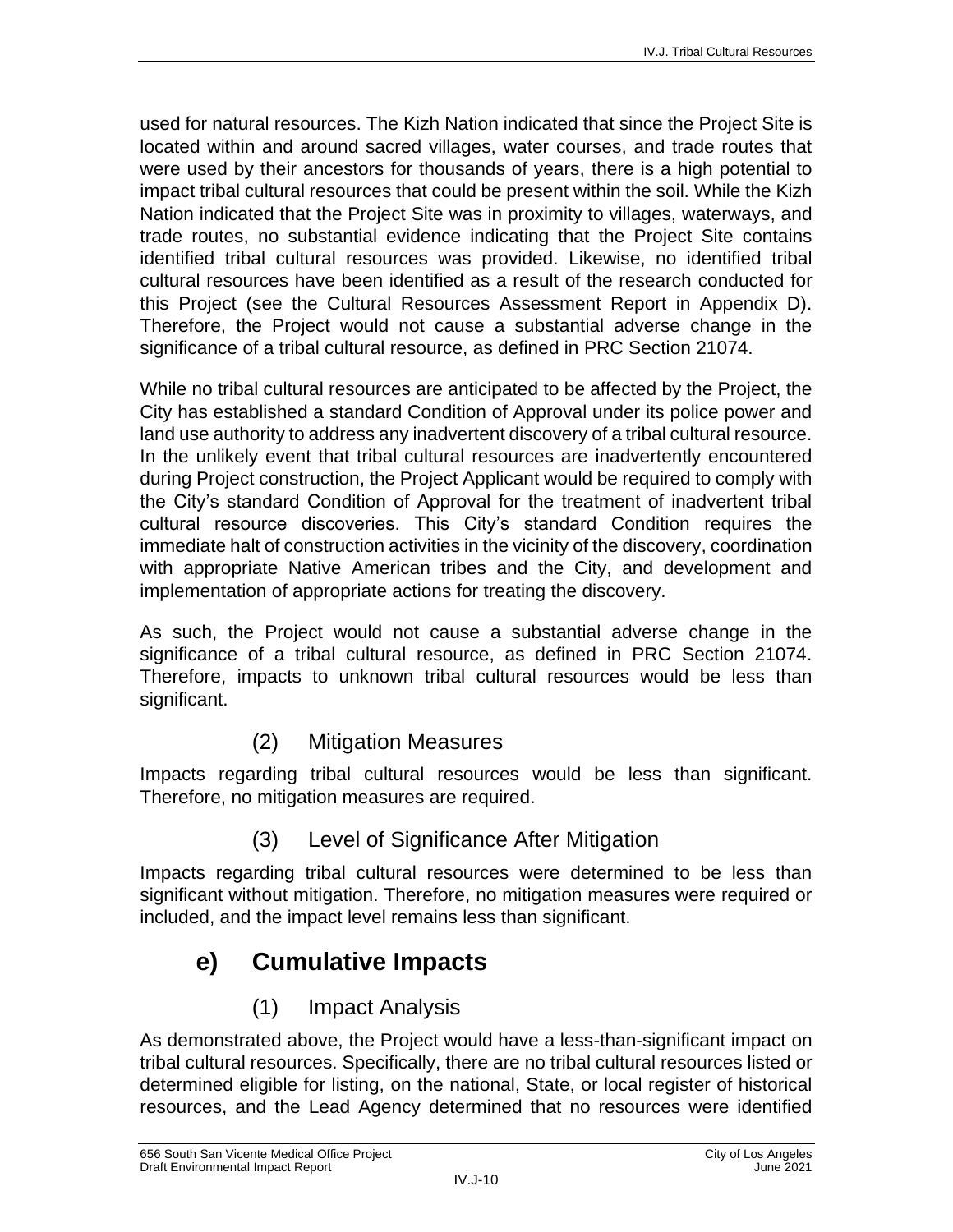during AB 52 tribal consultation that are eligible for listing under the criteria in PRC Section 5024.1(c). As with the Project, each related project would also be required to engage in AB 52 consultation with Native American tribes in order to identify any tribal cultural resources that could potentially be impacted by the related project and to address potentially significant impacts, if identified. The related projects would also be required to comply with the City's standard Condition of Approval for the treatment of inadvertent tribal cultural resource discoveries. **Accordingly, because no known tribal cultural resources are located within the Project Site, and given the low potential to encounter unknown resources, the Project's contribution to cumulative impacts would not be cumulatively considerable and the Project, and cumulative impacts would be less than significant.**

### (2) Mitigation Measures

Cumulative impacts to tribal cultural resources would be less than significant. Therefore, no mitigation measures are required.

### (3) Level of Significance After Mitigation

Cumulative impacts to tribal cultural resources were determined to be less than significant without mitigation. Therefore, no mitigation measures were required or included, and the impact level remains less than significant.